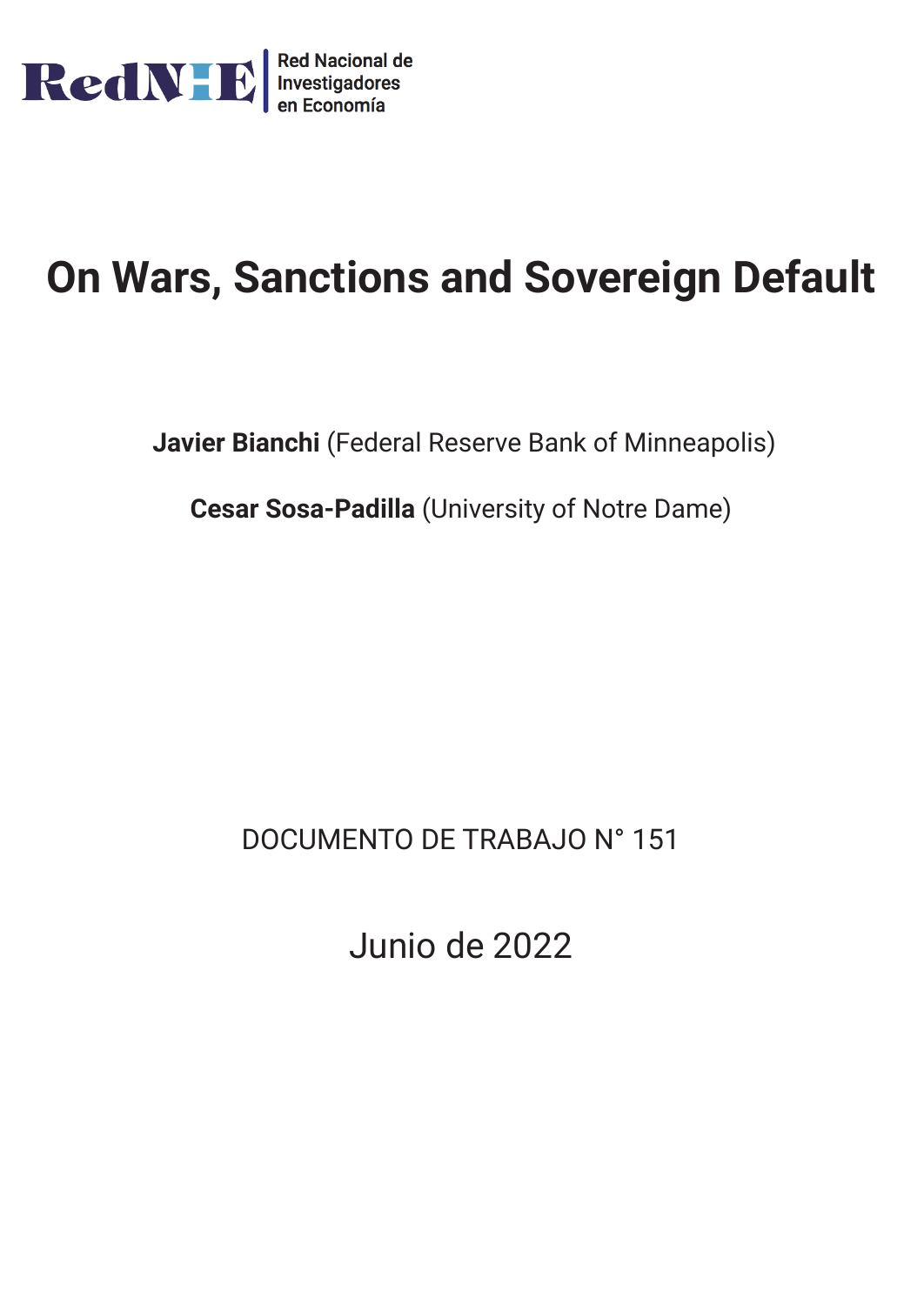Los documentos de trabajo de la RedNIE se difunden con el propósito de generar comentarios y debate, no habiendo estado sujetos a revisión de pares. Las opiniones expresadas en este trabajo son de los autores y no necesariamente representan las opiniones de la RedNIE o su Comisión **Directiva** 

The RedNIE working papers are disseminated for the purpose of generating comments and debate, and have not been subjected to peer review. The opinions expressed in this paper are exclusively those of the authors and do not necessarily represent the opinions of the RedNIE or its Board of Directors.

# Citar como:

Bianchi, Javier y Cesar Sosa-Padilla (2022). On Wars, Sanctions and Sovereign Default. *Documento de trabajo RedNIE N°151.*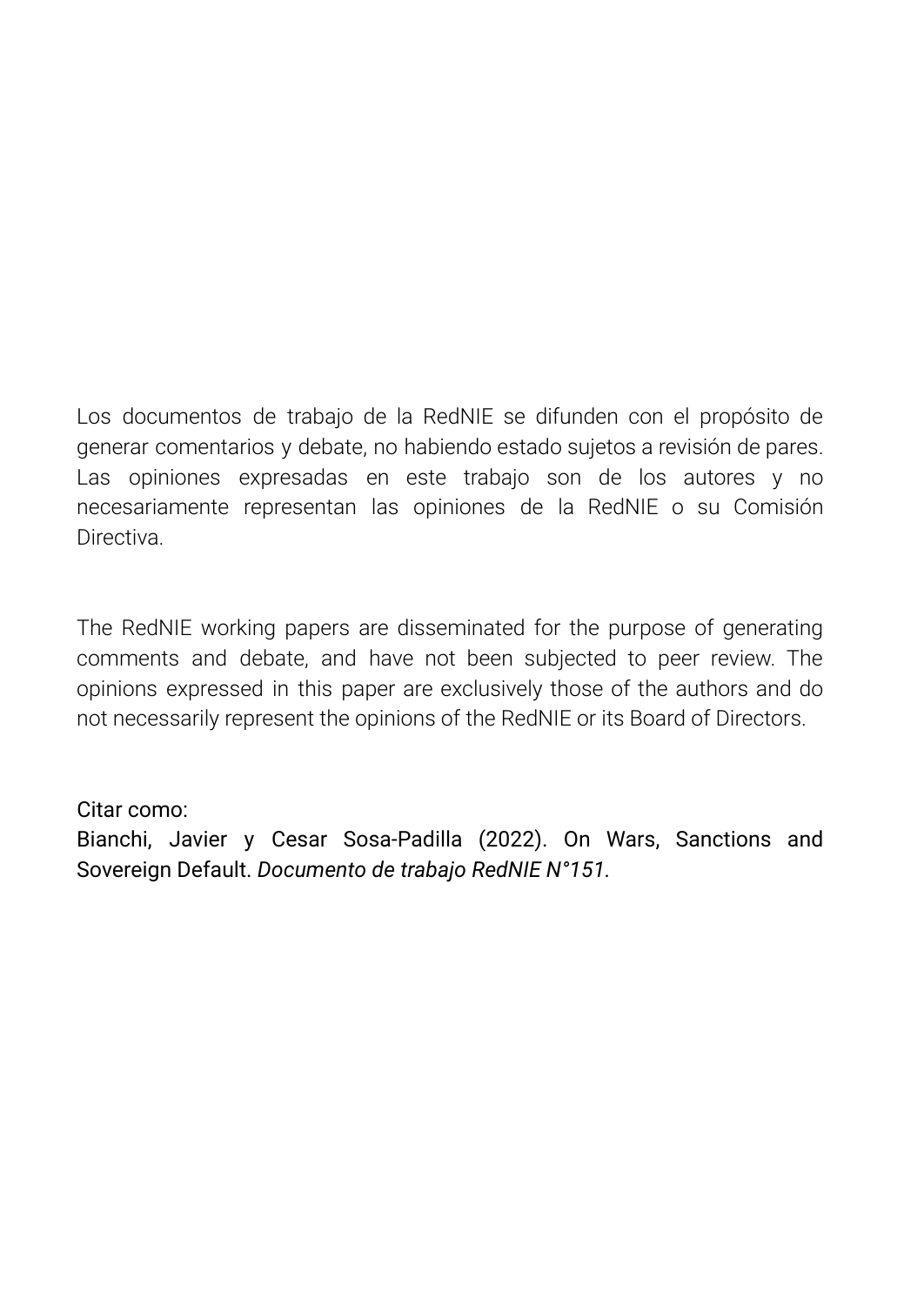# On Wars, Sanctions and Sovereign Default <sup>∗</sup>

Javier Bianchi

Federal Reserve Bank of Minneapolis

César Sosa-Padilla

University of Notre Dame, Federal Reserve Bank of Minneapolis and NBER

April 24, 2022

#### Abstract

This paper explores the role of restrictions on the use of international reserves as economic sanctions. We develop a simple model of the strategic game between a sanctioning (creditor) country and a sanctioned (debtor) country. We show how the sanctioning country should impose restrictions optimally, internalizing the geopolitical benefits and the financial costs of a potential default from the sanctioned country.

# 1 Introduction

Following the invasion of Ukraine, Russia faced a freezing of its international reserves, which amounted to close to 30% of its GDP. While the goal of the sanctions was to hinder the financing of the war, Russia was allowed to continue tapping reserves to make payments on its sovereign bonds. On April 4, 2002, however, the US Treasury blocked these payments, and Russia failed to meet its obligations. A few days later, Russia was declared in default.<sup>[1](#page-2-0)</sup>

In this paper, we explore the role of restrictions on international reserves as economic sanctions and develop a simple model that can account for this set of events. The model has

<sup>∗</sup>The views expressed herein are those of the authors and not necessarily those of the Federal Reserve Bank of Minneapolis or the Federal Reserve System. E-mails: [javier.i.bianchi@gmail.com](mailto:javieribianchi@gmail.com) and [csosapad@nd.edu.](mailto:csosapad@nd.edu)

<span id="page-2-0"></span><sup>&</sup>lt;sup>1</sup>See ["U.S. stops Russian bond payments, raising risk of default,"](https://www.reuters.com/business/us-cracks-down-russian-debt-payments-latest-sovereign-payments-halted-2022-04-05/) by Megan Davies and Alexandra Alper, Reuters, April 5, 2022 and [Russia's First Default in a Century Looks All But Inevitable Now,](https://www.bloomberg.com/news/articles/2022-04-09/russia-s-first-default-in-a-century-looks-all-but-inevitable-now) Bloomberg News April 9, 2022. Figure [1](#page-3-0) presents the evolution of reserves and bond yields and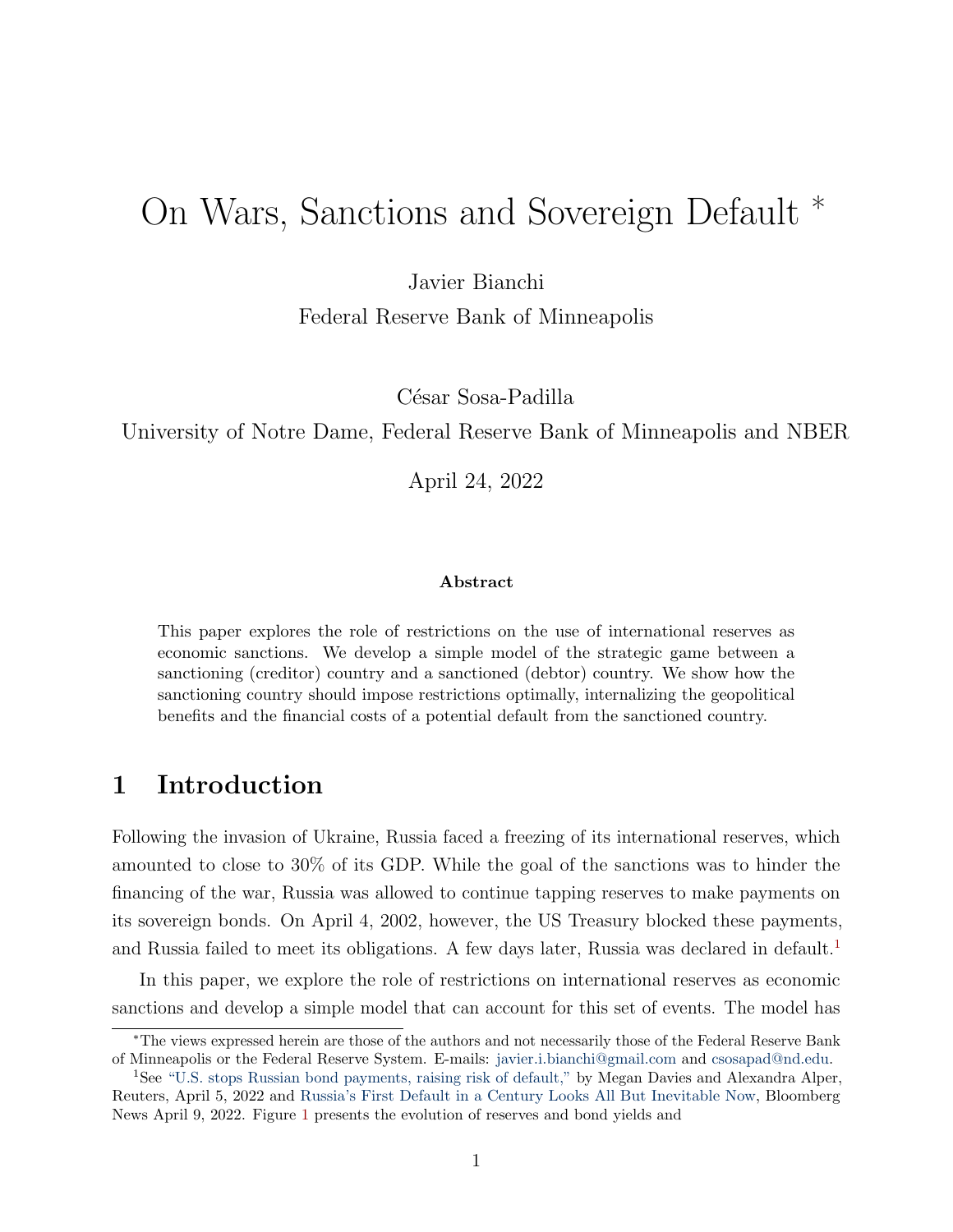two countries: a debtor country, Russia (the sanctioned country), and a creditor country, the US (the sanctioning country). The sanctioned country can default on its debt and choose external borrowing and international reserves. The sanctioning country can impose restrictions on the use of reserves by the sanctioned country, and its utility is decreasing in the utility of the sanctioned country. We refer to this latter feature as a "geopolitical externality." In this environment, we search for the Stackelberg Nash equilibrium in which the sanctioning country takes into account the strategic response of the sanctioned country when it chooses the restriction on the use of reserves.

The key results we obtain are as follows. Soft restrictions on the use of reserves by the sanctioned country are a free lunch for the sanctioning country. They impose some limits on war financing and come at no cost for the sanctioning country. Hard restrictions, however, can impose costs on the sanctioning country by precipitating a default by the sanctioned country. We show that for a low geopolitical externality, the optimal restriction involves squeezing the resources up to the point at which the sanctioned country is indifferent between repaying and defaulting. For a high geopolitical externality, the optimal restriction becomes a complete freezing of reserves. In this case, the gains from restricting funds to the sanctioning country outweigh the losses triggered by the default.

<span id="page-3-0"></span>

Figure 1: Reserves and government bond yields for Russia in 2022

The theory can therefore account for the dynamics of the sovereign debt crisis in Russia (see Figure [1\)](#page-3-0). Following the invasion, yields on Russian government bonds spiked up (see panel [a]), largely as a result of the large scale of sanctions on Russia which lead investors to anticipate a default. However, Russia continued paying the coupons that were coming due using its international reserves (see panel [b]). On April 4, 2022, when the US Treasury blocked payments using reserves, we see another increase in bond yields. Shortly after, Russia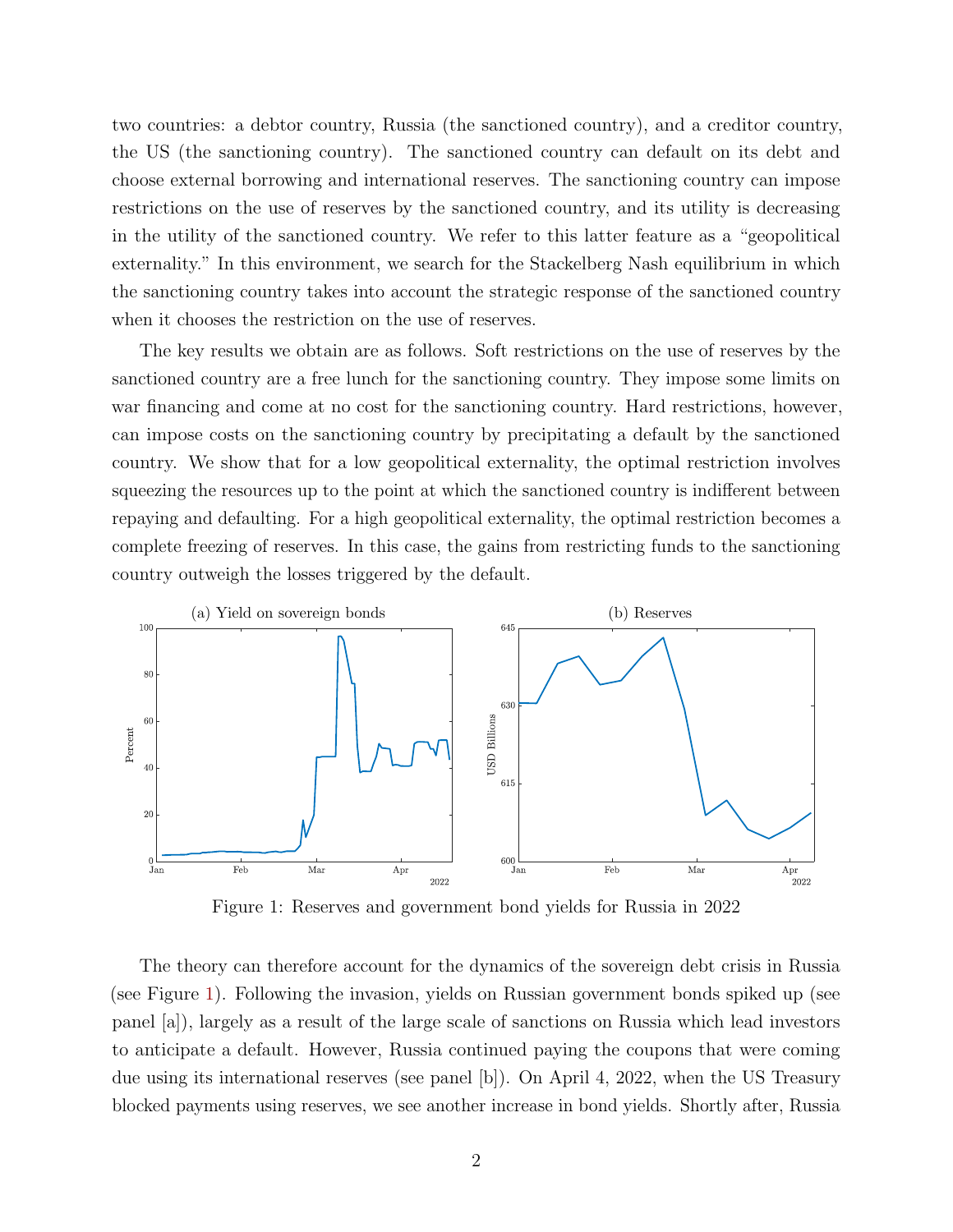missed dollar bond payments and S&P declared Russia in default.

Literature. Our paper is related to the burgeoning literature on the economics of sanctions.[2](#page-4-0) Spurred by the Russian-Ukrainian war, several recent papers have shed light on the implications of trade sanctions [\(Sturm,](#page-14-0) [2022;](#page-14-0) [Itskhoki and Mukhin,](#page-14-1) [2022;](#page-14-1) [Lorenzoni and](#page-14-2) [Werning,](#page-14-2) [2022;](#page-14-2) [Bachmann et al.,](#page-13-0) [2022\)](#page-13-0). Our approach is more similar to [Sturm](#page-14-0) [\(2022\)](#page-14-0), who provides a rich characterization of how tariffs should be set optimally when there is a value from punishing a foreign country. Our paper instead studies financial sanctions, and focuses on the interaction between a sovereign default in Russia and the resulting losses for the West.

Our paper also draws on the literature on sovereign debt and international reserves [\(Alfaro](#page-13-1) [and Kanczuk,](#page-13-1) [2009;](#page-13-1) [Bianchi, Hatchondo and Martinez,](#page-14-3) [2018;](#page-14-3) [Bianchi and Sosa-Padilla,](#page-14-4) [2020\)](#page-14-4), which in turn builds on the workhorse sovereign default model [\(Eaton and Gersovitz,](#page-14-5) [1981;](#page-14-5) [Aguiar and Gopinath,](#page-13-2) [2006;](#page-13-2) [Arellano,](#page-13-3) [2008\)](#page-13-3). We contribute to this literature by analyzing the role of restrictions on reserves as a sanction by the creditor country and the strategic interaction in the presence of a geopolitical externality.

## 2 A Model of Financial Sanctions and Sovereign Default

We present a two-country deterministic model with an infinite horizon. The war takes place in period 0. We assume that for  $t \geq 1$ , peace prevails and all incomes are constant. There are two countries, a foreign country, which we think of as Russia, and the home country, which we think about as the US. The economy is also populated by financial intermediaries that discount future payoffs at rate r.

#### 2.1 Foreign Country

The foreign country starts with debt and reserves  $(a_0^*, b_0^*)$  and receives a constant income  $y^*$ . Reserves are one period non-negative, risk-free assets that may be subject to restrictions, given economic sanctions. Debt is long-term with a maturity parameter  $\delta$ . In particular, a bond issued in period t promises to pay  $\kappa(1-\delta)^{j-1}$  units of the tradable good in period  $t+j$ , for all  $j \geq 1.3$  $j \geq 1.3$ 

<span id="page-4-0"></span><sup>2</sup>[Van Bergeijk](#page-14-6) [\(2021\)](#page-14-6) provides a review of the literature at the intersection of political science and international economics.

<span id="page-4-1"></span><sup>&</sup>lt;sup>3</sup>We normalize the coupon size to  $\kappa = (\delta + r)/(1 + r)$ , which guarantees that a default-free bond with the same maturity and coupon structure trades at a price of  $1/(1+r)$ .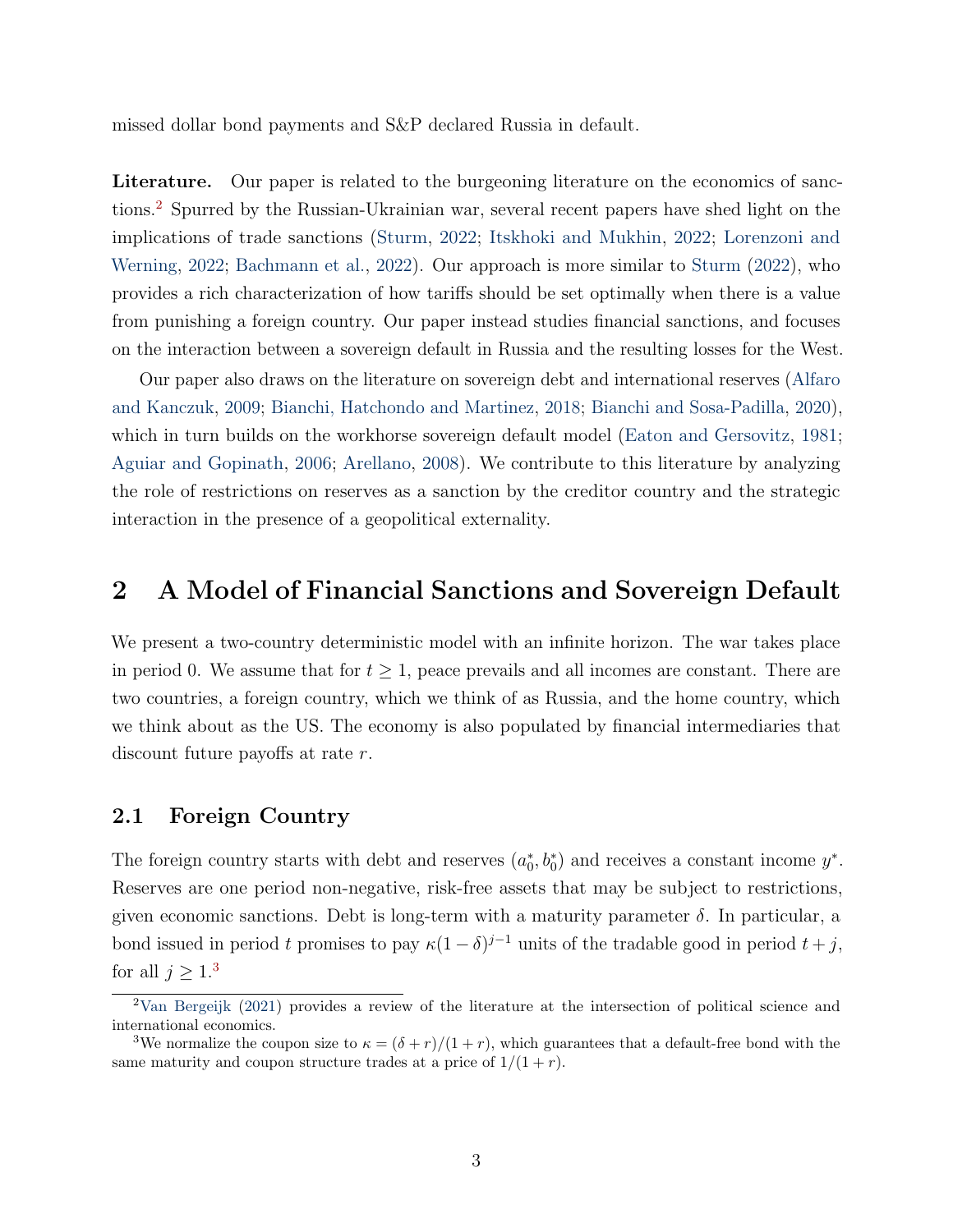The government budget constraint is given by

$$
c_t^* + g_t^* + \frac{a_{t+1}^*}{1+r} + \kappa b_t^* = a_t^* + y^* + q(a_{t+1}^*, b_{t+1}^*)[b_{t+1}^* - (1-\delta)b_t^*]
$$
(1)

where  $g_t^*$  is fixed war expenditures. Given the assumption that the war last only one period,  $g_t^* = 0$  for all  $t > 0.4$  $t > 0.4$ 

Relative to the standard repayment problem of the government in the sovereign debt literature, our model has two extra constraints. First, we have a constraint that restricts the use of reserves:

<span id="page-5-1"></span>
$$
\frac{a_1^*}{1+r} \ge \underline{a} \,,\tag{2}
$$

where  $\underline{a} \leq a_0^*$ . Constraint [\(2\)](#page-5-1) encompasses the case  $\underline{a} = a_0^* - \kappa b_0^*$ , which restricts reserves for purposes other than debt repayments, as established at the onset of the Russian-Ukrainian war. The harshest punishment is when  $\underline{a} = a_0^*$ , which implies that reserves cannot be used at all and interest payments cannot be repatriated.

Second, there is a constraint on new issuances of bonds,

<span id="page-5-2"></span>
$$
b_1^* \le b_0^*(1 - \delta); \tag{3}
$$

that is, the country cannot issue new bonds. To focus on optimal the determination of [\(2\)](#page-5-1), we take [\(3\)](#page-5-2) as given (i.e., as part of the existing sanctions imposed by the rest of the world).

If the country defaults, it faces an income cost  $\phi^D$  in the period in which default takes place, and it cannot borrow.[5](#page-5-3) We assume there is re-entry to financial markets the period after default. This assumption is without loss of generality, because the economy is stationary the period following default. The budget constraint under default is therefore

$$
c_0^* + g^* = y^* - \phi^D.
$$

Notice that in the budget constraint above, we already assume the US would impose the stringent feasible constraint (i.e.,  $\underline{a} = a_0^*$ ) in case of a default. Therefore, the value for

<span id="page-5-0"></span><sup>&</sup>lt;sup>4</sup>What will be important for our analysis is  $y_0^* - g_0^*$  is lower in the initial period. This could result from lower initial output or higher expenditures.

<span id="page-5-3"></span><sup>5</sup>A direct cost from defaulting, either in output or utility, is standard in the sovereign default literature to support positive levels of debt in equilibrium. This cost could be time varying. For example, in the context of the Russian default, the economy was already subject to sanctions, which likely reduced the cost of defaulting. What is crucial for our analysis is that there are non-negative costs from defaulting.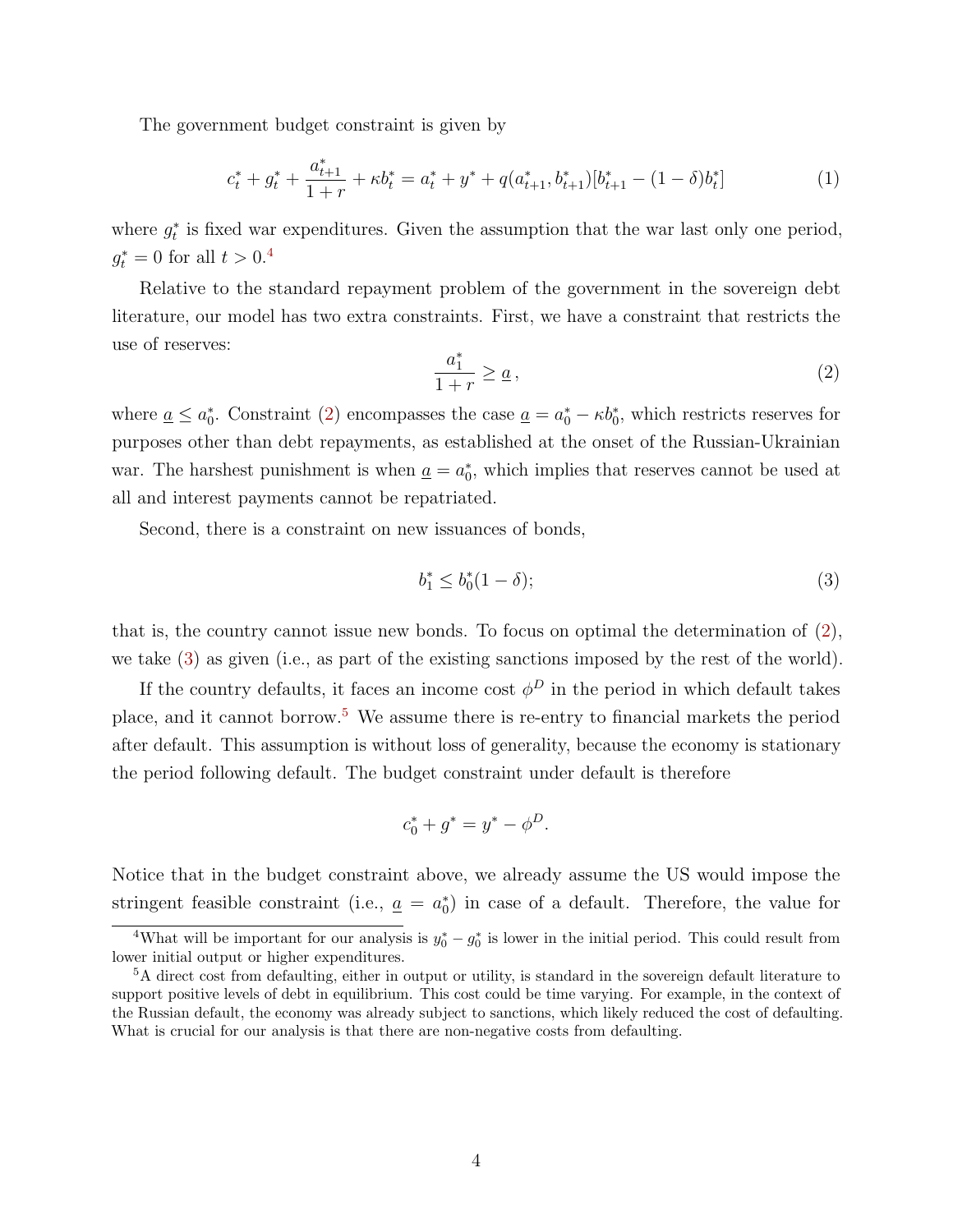defaulting is

<span id="page-6-0"></span>
$$
V_D^*(a_0^*) = u(y^* - \phi^D - g^*) + \frac{\beta}{1 - \beta} u(y^* + ra_0^*),\tag{4}
$$

where the utility function satisfies standard properties  $u' > 0$  and  $u'' < 0$  and Inada conditions.

In deriving the continuation utility in [\(4\)](#page-6-0), we used that the country starts period 1 with  $a_0^*(1+r)$  assets and given that  $\beta(1+r)=1$ , it consumes the income plus the annuity value for  $t \geq 1$ .

We now present the value under repayment. Notice first that without any financial constraint on reserves (which amounts to  $a = 0$ ) or debt issuances the government would increase debt, to equalize the consumption over time, reduce reserves, or both. $6$  We assume that these constraints bind (i.e., at the optimum  $\frac{a'}{1+r} = \underline{a}$  and  $b' = (1-\delta)b$ ). This can be guaranteed by the following assumption:

<span id="page-6-2"></span>**Assumption 1** (Binding reserve constraint). The foreign country's initial gross positions and government spending satisfy

$$
g^* + \kappa b_0^* - a_0^* > (1 - \beta)(1 - \delta)b_0^*.
$$

If the government uses all reserves today and pays the coupons, it is able to consume  $y^* + a_0^* - g^* - \kappa b_0^*$ . In turn, tomorrow the debt is  $(1 - \delta)b_0^*$ , and this allows for a stationary consumption level of  $y^* - (1 - \beta)(1 - \delta)b_0^*$  $y^* - (1 - \beta)(1 - \delta)b_0^*$  $y^* - (1 - \beta)(1 - \delta)b_0^*$ . In other words, Assumption 1 says that if the government uses all reserves to pay coupon payments and war expenses, this leaves fewer resources for consumption today relative to tomorrow. The implication is then that the government is liquidity constrained.

Notice that since all variables are constant from  $t \geq 1$ , we have that

$$
c_t = y^* + (a_t^* - b_t^*)(1 - \beta)
$$

for  $t \geq 1$ . If we use that  $a_1 \geq 0$  and [\(3\)](#page-5-2) bind in the absence of a restriction by the US, per Assumption [1,](#page-6-2) it follows that [\(2\)](#page-5-1) and [\(3\)](#page-5-2) also bind when the constraint is in place. We then

<span id="page-6-1"></span><sup>&</sup>lt;sup>6</sup>This implies a  $c_t^* = y^* + (1 - \beta)(a_0^* - b_0^* - g_0^*)$  and therefore a net foreign asset position for next period of  $a_1^* - b_1^* = (1+r) [a_0^* - b_0 - (1-\beta)(a_0^* - b_0^* - g_0^*)].$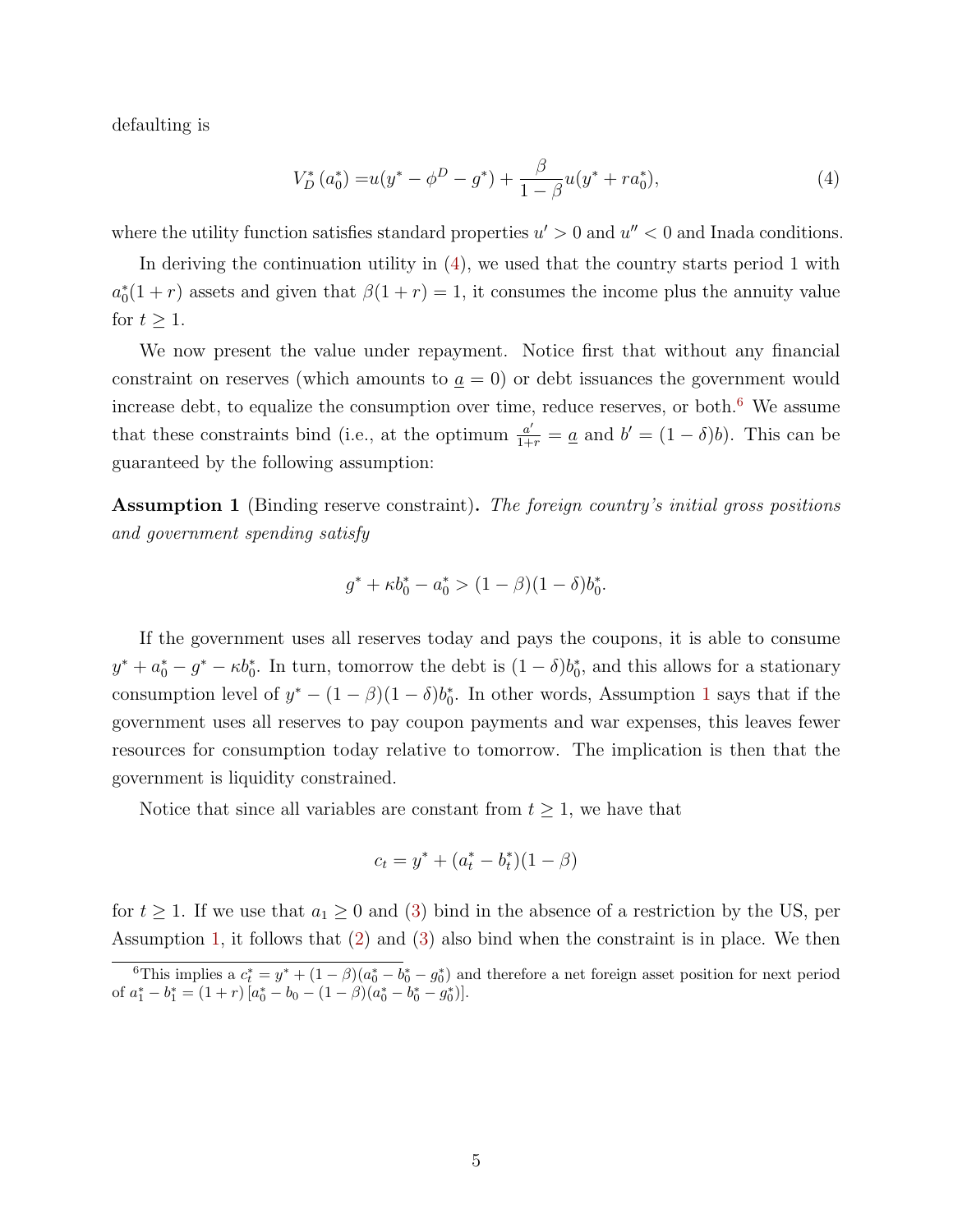have that if the country chooses to repay, the value is

$$
V_R^*(a^*, b^*; \underline{a}) = \max_{c^*} \left\{ u(c^*) + \frac{\beta}{1 - \beta} u(y^* + (1 - \beta)(\underline{a}(1 + r) - (1 - \delta)b^*)) \right\}
$$
(5)  
subject to  

$$
c^* + g^* + \underline{a} + \kappa b^* = a^* + y^*
$$

We have used in writing the continuation value that the country repays for  $t \geq 1$ , a result that follows because compared with its state in period 0, the government in period 1 has lower debt, lower expenditures and no reserve restrictions. Notice that the constraint set in [\(5\)](#page-7-0) becomes empty if  $g^* < y^* + a^* - a - \kappa b^*$  and the government is forced to default.

Default decision. The decision to default at time 0 is as follows

<span id="page-7-0"></span>
$$
d^{*}(a^{*},b^{*};\underline{a}) = \begin{cases} 0 & \text{if } V_{R}^{*}\left(a^{*},b^{*};\underline{a}\right) \geq V_{D}^{*}\left(a\right) \\ 1 & \text{if } V_{R}^{*}\left(a^{*},b^{*};\underline{a}\right) < V_{D}^{*}\left(a\right) \end{cases}
$$

We make the following parametric assumptions that imply that the government finds it optimal to repay when there are no restrictions on the use of reserves other than non-negativitity (i.e., when  $\underline{a} = 0$ ), and finds it optimal to default when the harshest possible restriction is imposed on the use of its reserves (i.e., when  $\underline{a} = a_0^*$ ).

<span id="page-7-1"></span>Assumption 2 (Default costs). We assume that

$$
u(y^* - \phi^D - g^*) + \frac{\beta}{1 - \beta} u(y^* + ra_0^*) <
$$
  

$$
u(y^* + a_0^* - g^* + \kappa b_0^*) + \frac{\beta}{1 - \beta} u(y^* - (1 - \beta)(1 - \delta)b_0^*)
$$

and that

$$
u(y^* - \phi^D - g^*) + \frac{\beta}{1 - \beta} u(y^* + ra_0^*) >
$$
  

$$
u(y^* - g^* + \kappa b_0^*) + \frac{\beta}{1 - \beta} u(y^* - (1 - \beta)(a_0^*(1 + r) + (1 - \delta)b_0^*).
$$

With these assumptions in hand, we can now state the following lemma.

<span id="page-7-2"></span>**Lemma 1.** Suppose Assumption [2](#page-7-1) holds. Let  $(a^*, b^*)$  be the initial financial position, then there exists a restriction on the use of reserves  $\hat{a} \le a_0^*$  such that  $V^R(a^*,b^*; \underline{a}) \ge V^D(a^*)$  if and only if  $\underline{a} \leq \hat{a}$ .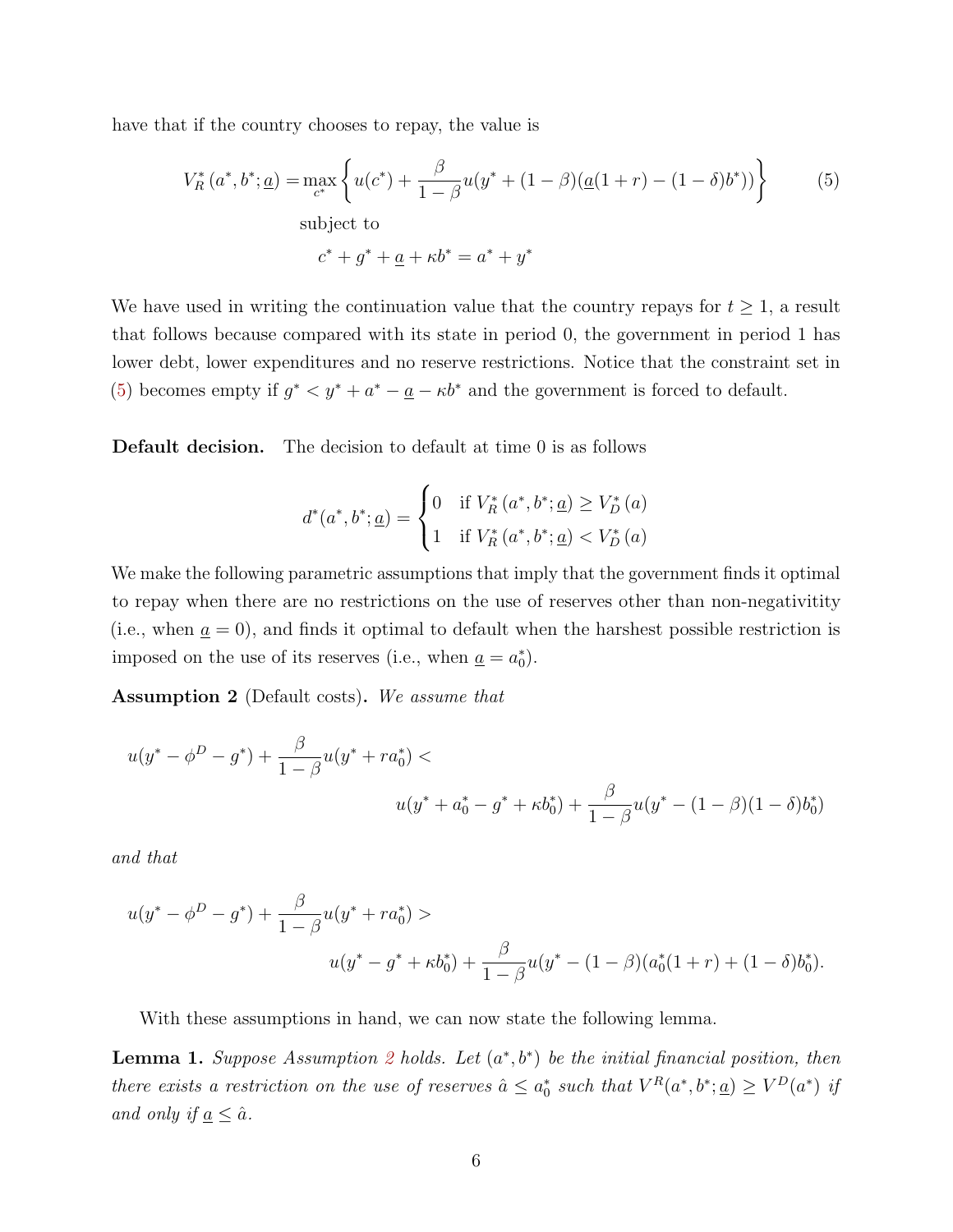#### 2.2 Home Country

The home country values the utility of the stream of consumption and puts a negative weight on the utility of the foreign country. We refer to this second channel as a "geopolitical externality." The home country's preferences are therefore given by

$$
W = \sum_{t=0}^{\infty} \beta^t u(c_t) - \eta u(c_0^*)
$$

where  $\eta > 0$  measures the intensity with which the home country wishes to punish the foreign country during the war. A higher  $\eta$  can be interpreted as capturing how a reduction in utility for the foreign country can decrease the probability that it would win the war, either because it has fewer resources available or because of the popularity of the political regime declines.[7](#page-8-0)

The home country owns  $\alpha b_0^*$  units of the foreign country's debt and other portfolio of assets and liabilities with net position  $k_0$ . With a constant income over time, and with a return on the portfolio equal to  $1 + r$ , optimal consumption is then given by

$$
c_t = y + (1 - \beta)(\alpha b_0^*(1 - d^*) + k_0)
$$

for all  $t \geq 0$ .

We can write the home country's welfare as

<span id="page-8-1"></span>
$$
W(\underline{a};d^*) = \frac{1}{1-\beta}u\left(y + (1-\beta)(\alpha b_0^*(1-d^*) + k_0)\right) - \eta u(c_0^*(\underline{a},d^*)),\tag{6}
$$

where with some abuse of notation we denote by  $c_0^*(\underline{a}, d^*)$  the resources available for the foreign country as a function of  $\underline{a}$  and its default decision  $d^*$ .

The home country's welfare is therefore determined entirely by the initial default decision by the foreign country and by  $c_0^*$ . The home country can affect these two outcomes by controlling the restrictions on the use of foreign country's reserves. The trade-off is that imposing restrictions reduces the geopolitical externality, but it may trigger a default, which implies fewer resources for the home country. Next, we analyze how this decision is made and solve for the equilibrium.

<span id="page-8-0"></span><sup>7</sup>We abstract from the primitives of the geopolitical externality as well as the ethical foundations for it. Notice that, from a modelling perspective, our formulation of the geopolitical externality is akin to negative altruism  $\dot{a}$  la [Becker and Barro](#page-14-7) [\(1988\)](#page-14-7).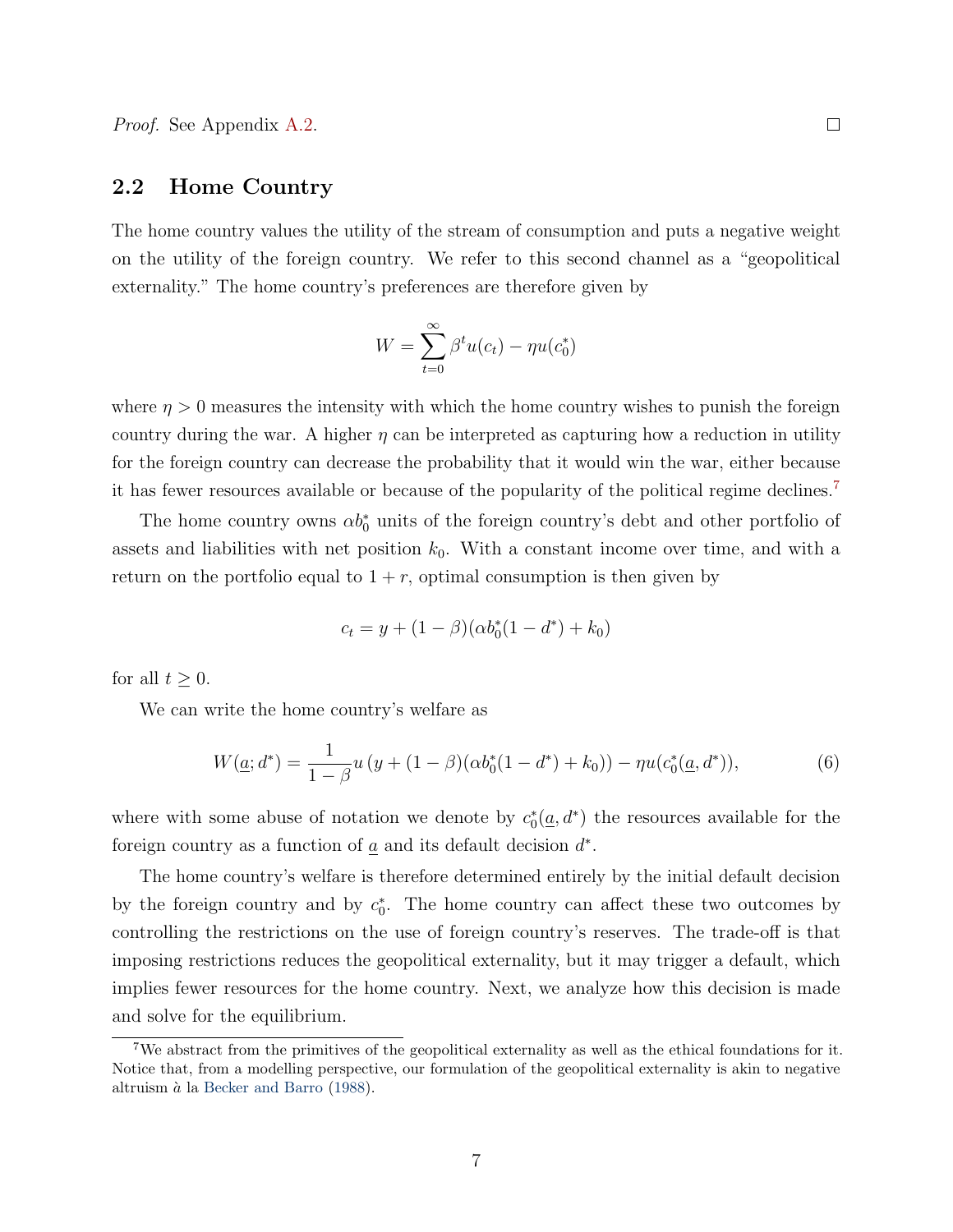#### 2.3 Nash Equilibrium

We assume the home country moves first by setting restrictions, followed by the foreign country's decision to repay or not. Our equilibrium concept is a Stackelberg equilibrium, defined below and illustrated in Figure [A.1.](#page-15-0)

Definition 1 (Stackelberg Nash equilibrium). A Stackelberg Nash equilibrium is a policy for the home country  $\underline{\mathbb{A}}$  and a best response for the foreign country  $\mathbb{D}^*(\underline{a})$  such that

$$
\underline{\mathbb{A}} = \operatorname*{argmax}_{\underline{a}} W(\underline{a}; \mathbb{D}^*(\underline{a})),
$$

where

$$
\mathbb{D}^*(\underline{a}) = \begin{cases} 0 & \text{if } V_R(a^*, b^*; \underline{a}) \ge V_D(a^*) \\ 1 & \text{if } V_R(a^*, b^*; \underline{a}) < V_D(a^*) \end{cases}
$$

where  $V_R$ ,  $V_D$  and W were defined in [\(4\)](#page-6-0), [\(5\)](#page-7-0), and [\(6\)](#page-8-1), respectively.

We can solve the equilibrium by backward induction. For any  $\underline{a}$ , we use  $V_R$ ,  $V_D$ , and W to spell out the payoffs when the foreign country defaults and when the foreign country repays.

Payoffs under foreign country default. Suppose the foreign country defaults, then the values for the foreign and home countries are, respectively,

$$
V_D(a^*) = u(y^* - \phi^D - g^*) + \frac{\beta}{1 - \beta} u(y^* + ra^*)
$$
\n(7)

and

$$
W(\underline{a}, 1) = \frac{1}{1 - \beta} u(y + (1 - \beta)k_0) - \eta u(y^* - g^* - \phi^D)
$$
\n(8)

Payoffs under repayment. When the foreign country repays, the value for the foreign and home country are given by

$$
V_R(a^*,b^*; \underline{a}) = u(y^* - g^* + a_0^* - \underline{a} - \kappa b_0^*) + \frac{\beta}{1 - \beta} u(y^* + (1 - \beta) (\underline{a}(1 + r) - (1 - \delta)b_0^*))
$$
\n(9)

and

$$
W(\underline{a},0) = \frac{1}{1-\beta}u(y+(1-\beta)(\alpha b_0^* + k_0)) - \eta u(y^* - g^* + a_0 - \underline{a} - \kappa b_0^*)
$$
 (10)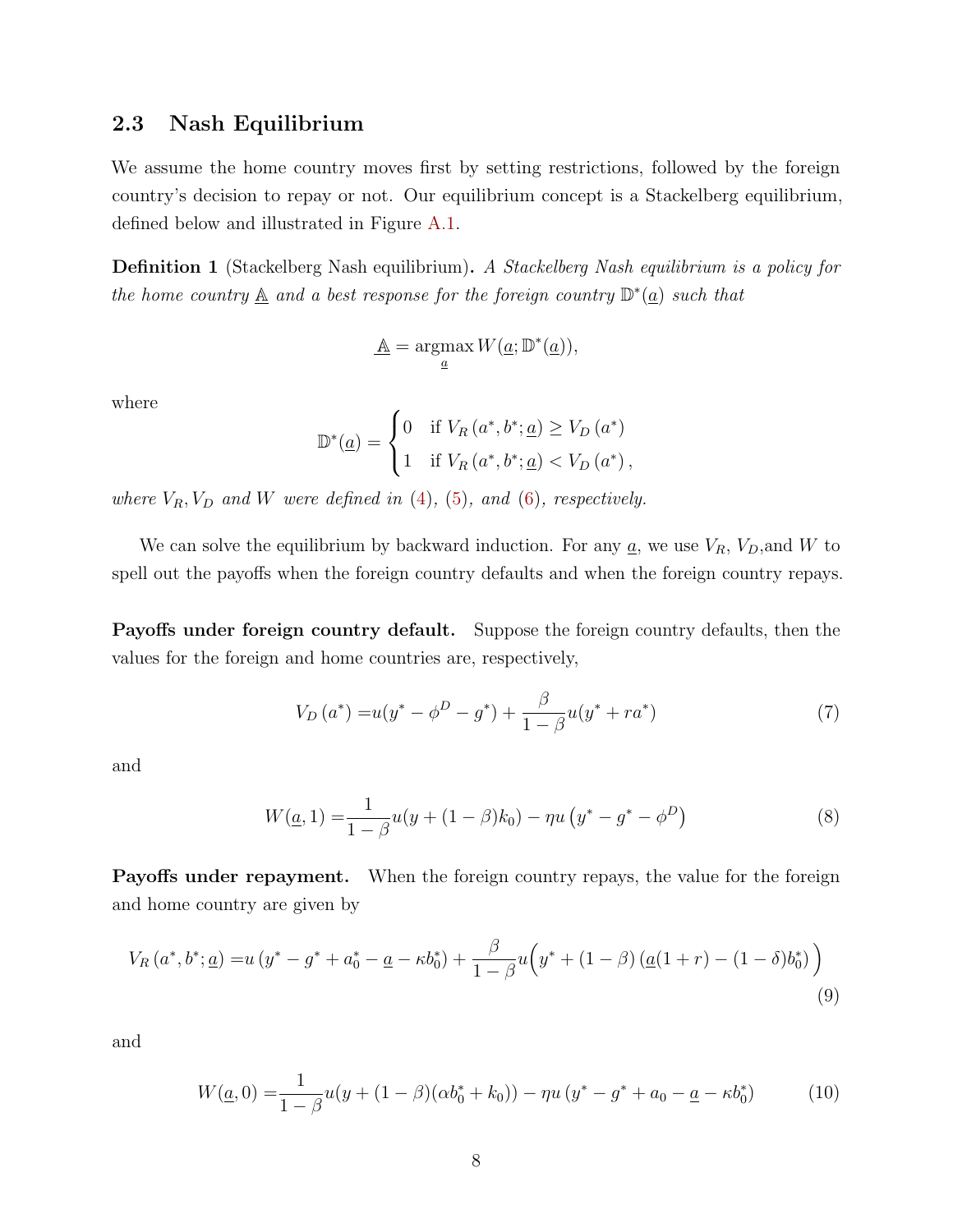Home Country optimal policy. When the potential response to the sanctions is internalized, the problem solved by the home country is given by

$$
\max_{\underline{a}} W\left(\underline{a};d^*(a,b;\underline{a})\right)
$$

where  $d^*(a^*, b^*; a)$  is the foreign country default decision. How this decision varies with  $\underline{a}$  is characterized in Lemma [1.](#page-7-2)

Let us define  $\tilde{W}(\underline{a})=W(\underline{a};d^{\ast}(-a,b;\underline{a}))$ . We have

<span id="page-10-1"></span>
$$
\tilde{W}(\underline{a}) = \begin{cases}\n\frac{1}{1-\beta}u(y + (1-\beta)(\alpha b_0^* + k_0)) - \eta u(y^* - g^* + a_0 - \underline{a} - \kappa b_0^*) & \text{if } \underline{a} \leq \hat{a} \\
\frac{1}{1-\beta}u(y + (1-\beta)k_0) - \eta u(y^* - g^* - \phi^D) & \text{if } \underline{a} > \hat{a}.\n\end{cases}
$$
\n(11)

Notice that in general,  $\tilde{W}(\underline{a})$  features a discontinuity. In addition,  $\tilde{W}(\underline{a})$  is strictly increasing in  $\underline{a}$  if  $\underline{a} \leq \hat{a}$  while it is independent of  $\underline{a}$  if  $\underline{a} > \hat{a}$ .

It therefore follows that the solution for the home policy satisfies  $\underline{a} \geq \hat{a}$ . In particular, the solution features either  $\underline{a} = \hat{a}$  or any  $\underline{a} > \hat{a}$ . In other words, conditional on inducing repayment in equilibrium, the home country squeezes the foreign country's resources up to the point at which it becomes indifferent between repaying and defaulting. When the geopolitical externality  $\eta$  is low, the outcome would be that the home country induces repayment. However, if  $\eta$  is large, the solution would induce a default by the foreign country. We summarize this result in the next proposition.

<span id="page-10-0"></span>Proposition 1. Define ηˆ = u(y+(1−β)(αb<sup>∗</sup> <sup>0</sup>+k0))−u(y+(1−β)k0)  $\frac{u(y+(1-\beta)(\alpha b_0+\kappa_0))-u(y+(1-\beta)\kappa_0)}{(1-\beta)[u(y^*-g^*+\alpha_0^*-\hat{a}-\kappa b_0^*)]-u(y^*-g^*-\phi^D)}$ . We have that  $\hat{\eta}>0$ . Moreover, if  $\eta \leq \hat{\eta}$ , the home country chooses  $\underline{a} = \hat{a}$  and the foreign country repays. Otherwise,  $\underline{a} > \hat{a}$  and the foreign country defaults.

Proof. See Appendix [A.3](#page-16-1)

The result of this proposition can account for the evolution of the economic sanctions on Russia during the war. Following the invasion, the West prevented Russia from using its international reserves for purposes other than debt repayments. As the war escalated and the catastrophe continued, the US Treasury decided to completely freeze Russian reserves, and the default followed.

#### 2.4 A Simple Linear Example

We now provide a simple example to obtain further insights into the threshold value of the geopolitical externality,  $\hat{\eta}$ , at which point the sanctioning country finds it optimal to face

 $\Box$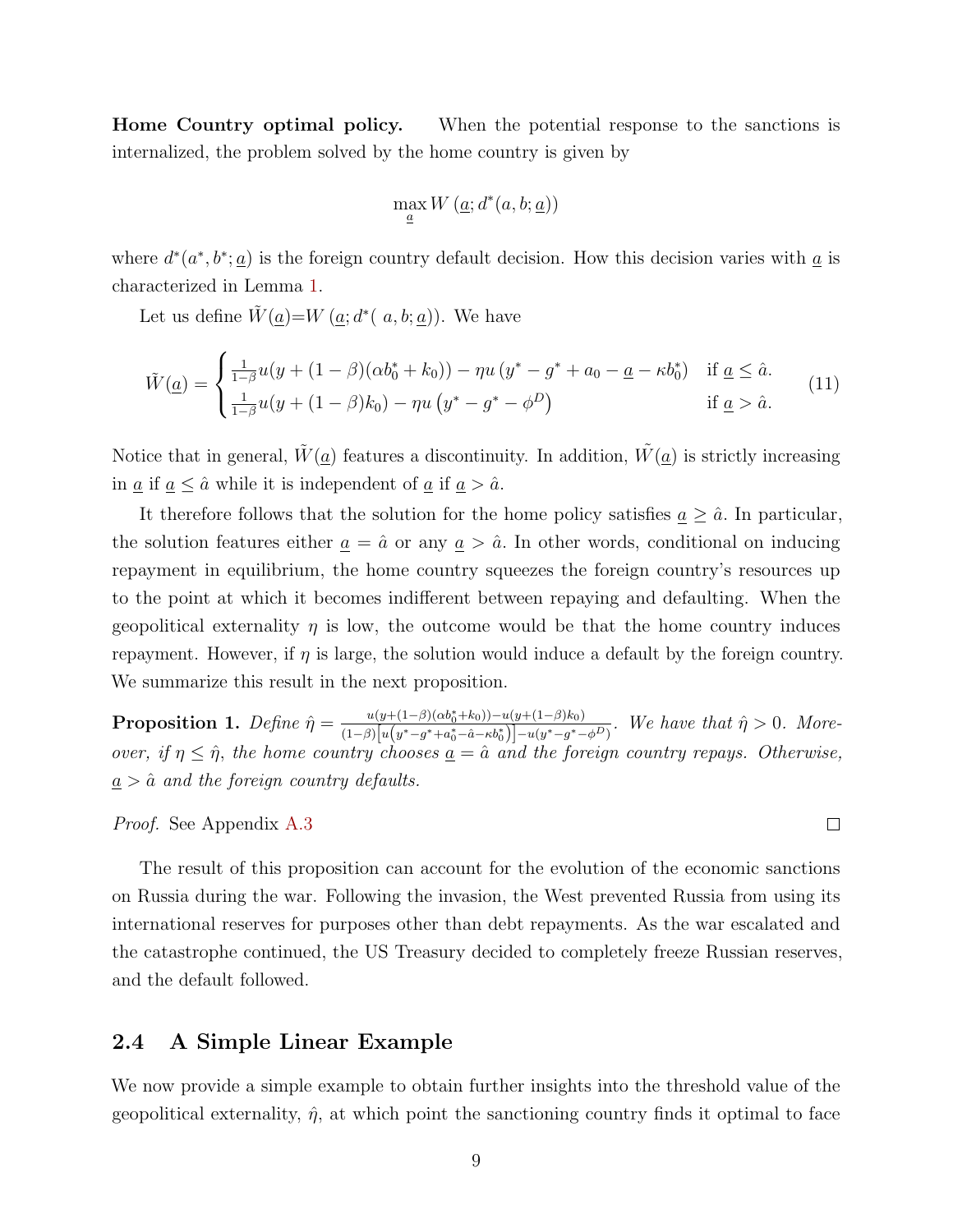the losses from the sanctioned country defaulting. In particular, suppose the restriction is such that the foreign country can only use reserves to pay coupon payments, then we obtain  $\Delta \equiv c_0^* R - c_0^* D = \phi^D$ , the difference in the sanctioned country's consumption under repayment under default. Assume also that the utility function for both countries is linear. In this case, the sanctioning country chooses to default if  $b_0^* > \phi^D$ . In addition, the condition that makes the sanctioning country indifferent between inducing default or not is given by

$$
\hat{\eta}\Delta=\alpha b_0^*
$$

where the left-hand side represents the benefits from the reduction in the sanctioned country's consumption and the right-hand side are the losses from the default. Using  $\Delta = \phi^D$ , we then obtain

$$
\hat{\eta} = \frac{\alpha b_0^*}{\phi^D} > \alpha \,,\tag{12}
$$

where the inequality follows from the default decision under linear utility. Notice that this means that if  $\alpha = 1$ , we must have  $\eta > 1$  to justify that the sanctioning country absorbs the default losses. The intuition is that if  $\alpha = 1$ , what the sanctioned country saves from defaulting is a loss for the sanctioning country. Because the default decision is optimal for the sanctioned country, this implies that the debt is higher than the penalty suffered from default. Thus, justifying a penalty that induces default implies that it is more valuable for the sanctioning country to deplete consumption of the sanctioned country by one unit than to have one more unit of consumption for itself.

#### 2.5 A Simple Calibration

We now conduct a simple calibration exercise to gauge the quantitative effects of the geopolitical externality. We parameterize the Foreign country using Russian data and the Home country using US data. Table [A.1](#page-15-1) reports the parameter values we use.

We assume log utility for both countries. We normalize the income in the Home country to unity  $(y = 1)$  and set the income in the Foreign country to match the GDP of Russia relative to the US as observed in the data  $(y^* = y/14)$ . The world interest rate is  $r = 0.01$ and  $\beta = 1/(1+r)$ . The initial financial position of the Foreign country is given by  $a_0^* = 0.3y^*$ and  $b_0^* = 0.2y^*$ , the ratios observed in Russian data. We set the coupon decay rate  $\delta$  so that the debt duration is 6.[8](#page-11-0) years, this amounts to  $\delta = 0.14$ .<sup>8</sup> The net foreign assets of the Home country are  $k_0 = -0.6y$ , which is the magnitude for the US net foreign assets as of

<span id="page-11-0"></span><sup>&</sup>lt;sup>8</sup>[Bai et al.](#page-14-8) [\(2017\)](#page-14-8) find that the debt duration for Russia is 6.83 years (using data for the period January 1993 – June 2009). The risk-free Macaulay duration, given our coupon structure, is given by  $(1 + r)/(\delta + r)$ .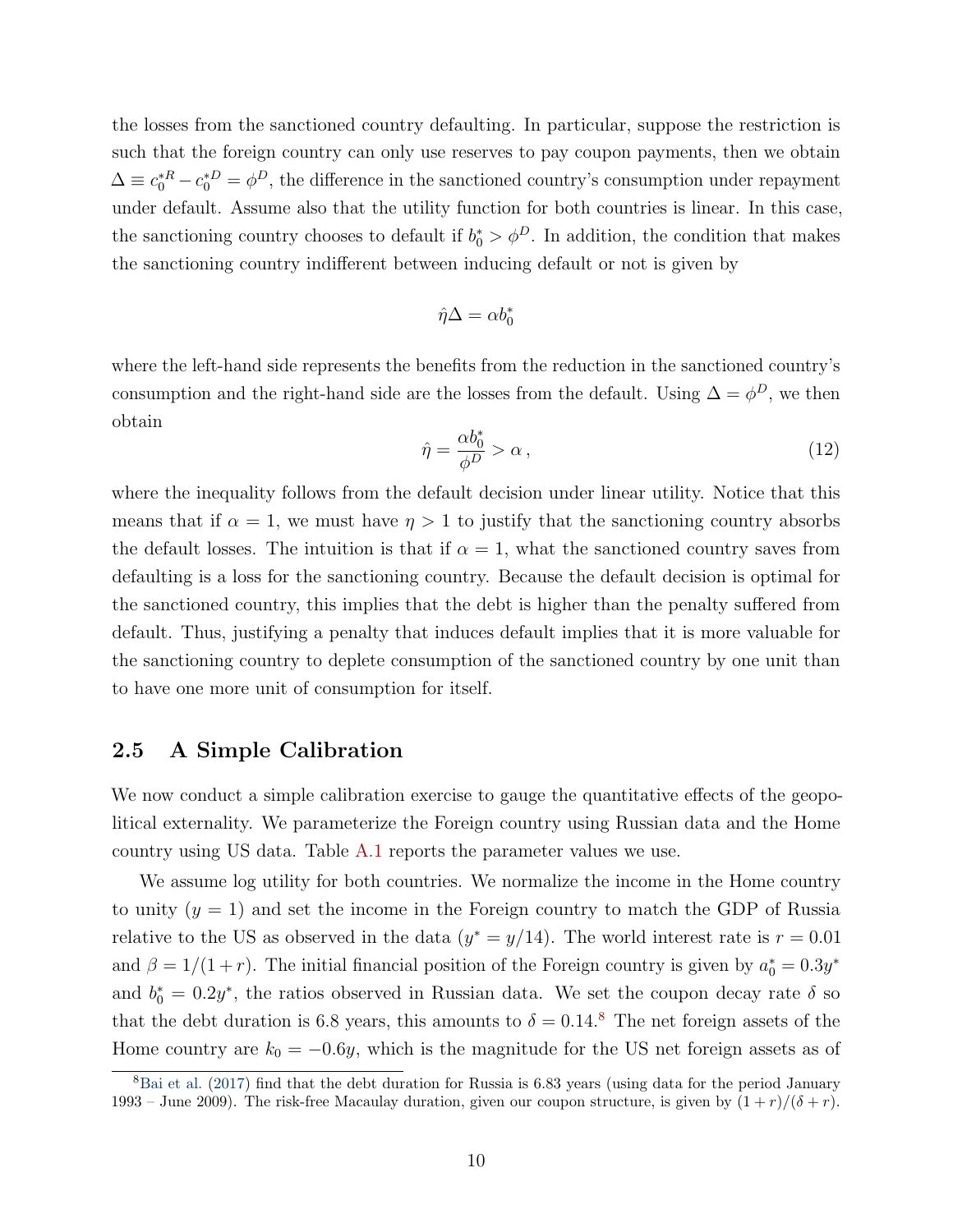2020, as reported in [Atkeson et al.,](#page-13-4) [2022.](#page-13-4) We set  $\alpha = 0.5$ , capturing that roughly 50% of Russian bonds are held by foreign investors (see [March 15's New York Times article\)](https://www.nytimes.com/2022/03/15/business/russia-debt-bonds-default.html). Given all these parameters,  $g^*$  is set to  $0.28y^*$  (which is the lowest value consistent with Assumption [1\)](#page-6-2) and  $\phi^D = 0.13y^*$  which guarantees that  $\hat{a} = a_0^* - \kappa b_0^*$  (i.e. restricting reserves for any purposes other than debt coupon payments). Finally, we present results for two values of the geopolitical externality:  $\eta^{Low} = 0.03$  and  $\eta^{High} = 0.05$ .

Based on these calibrated parameters, we find that consumption falls by 18% in the foreign country at  $t = 0$  when the home country imposes the harshest punishment relative to the case where  $a = \hat{a}$ . Meanwhile, the home country suffers a permanent consumption drop of 0.007% (again relative to the case where  $\underline{a} = \hat{a}$ ). We obtain that the critical value for the intensity of the externality is  $\hat{\eta} = 0.04$ . This implies that the home country is willing to cut the utility from its own consumption stream by 0.04 units to reduce the foreign country's current utility by 1 unit. The key takeaway is that it is optimal for the home country to induce default in the foreign country for a plausible range of values of the geopolitical externality.

Figure [2](#page-12-0) provides an illustration of the workings of the model. In panel (a) of this figure we present the value for the Foreign country both under repayment and under default,  $V_R$ and  $V<sub>D</sub>$ . As implied by the Lemma [1,](#page-7-2) the value under repayment and default become equal at the threshold  $\hat{a}$ .

<span id="page-12-0"></span>

Figure 2: Value functions for Home and Foreign Countries

*Note:* The left panel shows the value for the Foreign country as function of the sanctions  $(a)$  for both default and repayment. The right panel shows the value for the Home country for two levels of the geopolitical externality, low (blue solid lines) and high (red dashed lines).

Panel (b) of Figure [2](#page-12-0) illustrates the workings of Proposition [1](#page-10-0) by plotting the value for the Home country,  $\hat{W}(\underline{a})$  for two different values of  $\eta$ . As shown in [\(11\)](#page-10-1), the value for the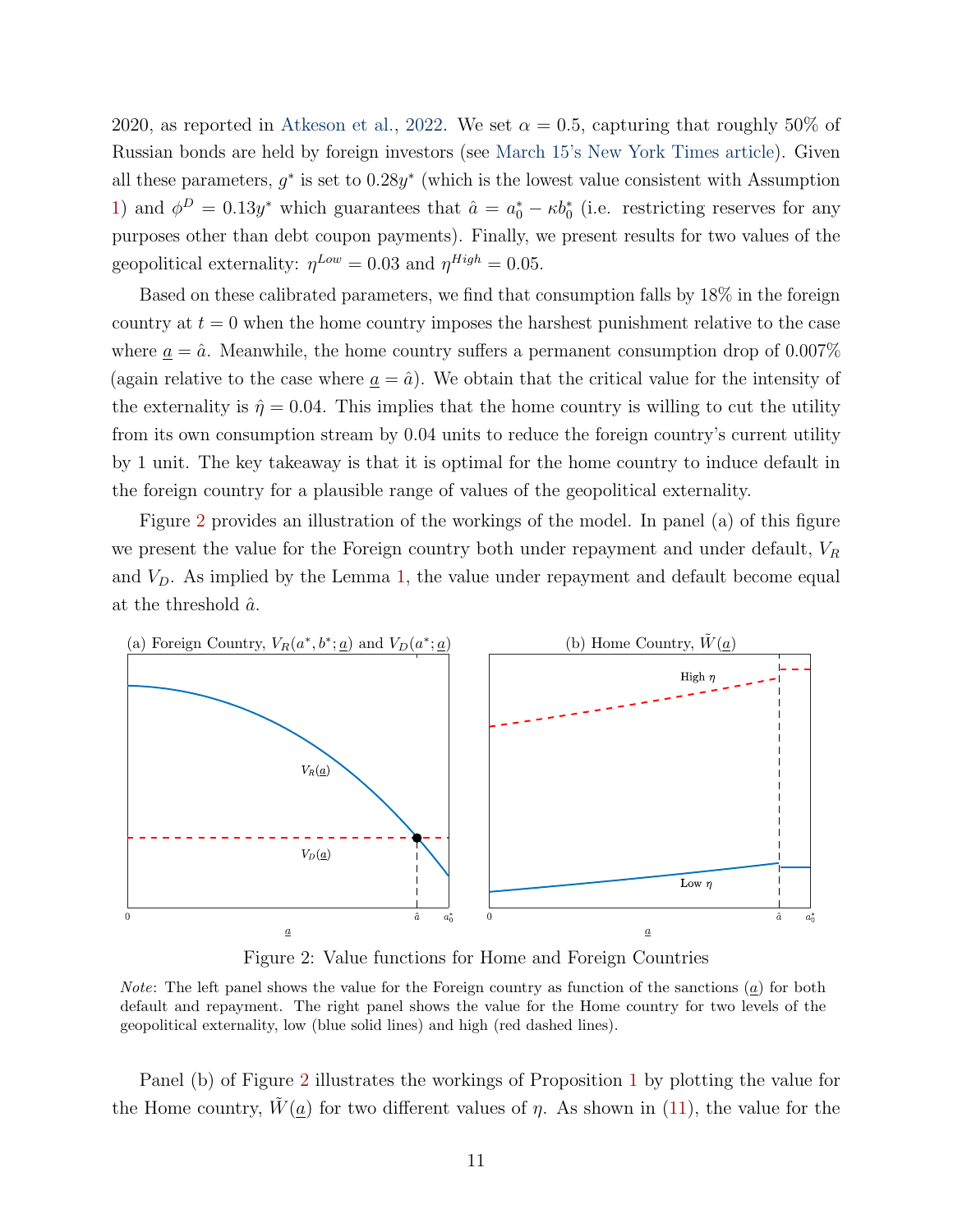Home country is discontinuous at  $\hat{a}$ . Below  $\hat{a}$  it is strictly increasing in the strength of the sanctions. Above  $\hat{a}$ , the value is independent of  $\underline{a}$ . This figure illustrates how for  $\eta^{Low}$  it is in the home country's best interest to choose the highest possible constraint without triggering a default in the foreign country. However, for  $(\eta^{High})$ , the Home country finds it optimal to introduce a restriction that is larger than  $\hat{a}$  and that triggers a default and, therefore, losses for the home country.

# 3 Conclusion

We present a simple model to think about the implications of restrictions on the use of international reserves as economic sanctions, a measure recently adopted to punish Russia following the invasion of Ukraine. We find that soft restrictions come at no cost for the sanctioning country—they restrict resources available to the sanctioned country without negative consequences for the sanctioning country. However, a complete freezing of reserves can trigger a default by the sanctioned country and generate losses for the sanctioning country. Our model provides a characterization of the size of the geopolitical externality that makes this policy optimal.

## References

- <span id="page-13-2"></span>Aguiar, Mark and Gita Gopinath, "Defaultable debt, interest rates, and the current account," Journal of International Economics, 2006, 69(1), 64–83.
- <span id="page-13-1"></span>Alfaro, Laura and Fabio Kanczuk, "Optimal reserve management and sovereign debt," Journal of International Economics, 2009, 77(1), 23–36.
- <span id="page-13-3"></span>Arellano, Cristina, "Default risk and income fluctuations in emerging economies," American Economic Review, 2008, 98(3), 690–712.
- <span id="page-13-4"></span>Atkeson, Andrew, Jonathan Heathcote, and Fabrizio Perri, "The end of privilege: A reexamination of the net foreign asset position of the united states," Technical Report, NBER Working Paper No. 29771 2022.
- <span id="page-13-0"></span>Bachmann, Rüdiger, David Baqaee, Christian Bayer, Moritz Kuhn, Andreas Löschel, Benjamin Moll, Andreas Peichl, Karen Pittel, and Moritz Schularick, "What if? The Economic Effects for Germany of a Stop of Energy Imports from Russia," 2022.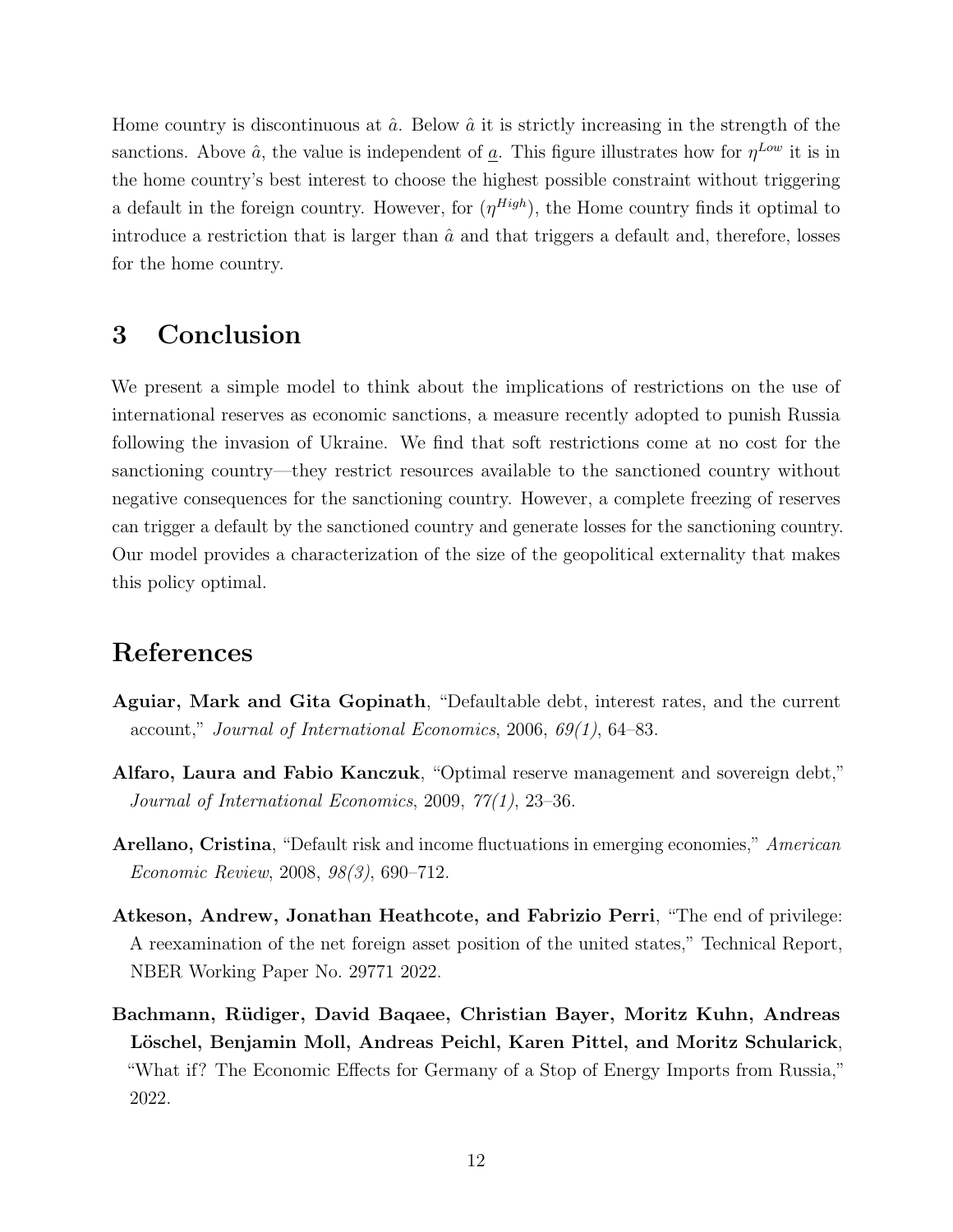- <span id="page-14-8"></span>Bai, Yan, Seon Tae Kim, and Gabriel Mihalache, "The payment schedule of sovereign debt," Economics Letters, 2017, 161, 19–23.
- <span id="page-14-7"></span>Becker, Gary S and Robert J Barro, "A reformulation of the economic theory of fertility," Quarterly Journal of Economics, 1988, 103 (1), 1–25.
- <span id="page-14-4"></span>Bianchi, Javier and Cesar Sosa-Padilla, "Reserve Accumulation, Macroeconomic Stabilization and Sovereign Risk," 2020. NBER Working Paper No. 27323.
- <span id="page-14-3"></span>Bianchi, Javier, Juan Carlos Hatchondo, and Leonardo Martinez, "International reserves and rollover risk," American Economic Review, 2018, 108 (9), 2629–70.
- <span id="page-14-5"></span>Eaton, Jonathan and Mark Gersovitz, "Debt with potential repudiation: Theoretical and empirical analysis," Review of Economic Studies, 1981, 48(2), 289–309.
- <span id="page-14-1"></span>Itskhoki, Oleg and Dmitry Mukhin, "Sanctions and the Exchange Rate," 2022.
- <span id="page-14-2"></span>Lorenzoni, Guido and Ivan Werning, "A minimalist model for the ruble during the russian invasion of Ukraine," 2022. NBER Working Paper No. 29929.
- <span id="page-14-0"></span>Sturm, John, "A Note on Designing Economic Sanctions," 2022. Mimeo, MIT.
- <span id="page-14-6"></span>Van Bergeijk, Peter AG, "Introduction to the Research Handbook on Economic Sanctions," in "Research Handbook on Economic Sanctions," Edward Elgar Publishing, 2021.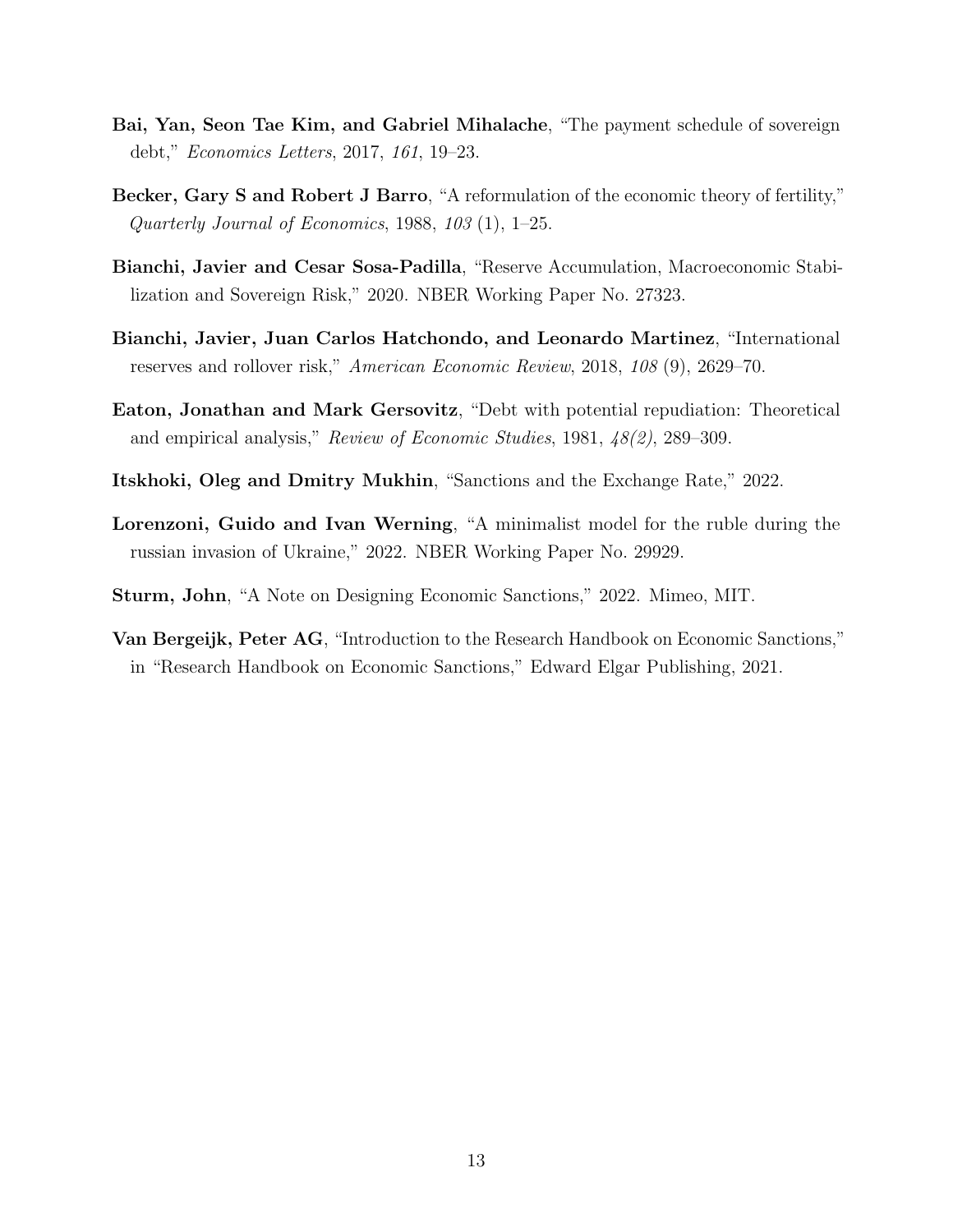# A Appendix

# <span id="page-15-1"></span>A.1 Additional Tables and Figures

| Income in $H$                   | Y                             |                  |
|---------------------------------|-------------------------------|------------------|
| Income in $F$                   | $y*$                          | y/14             |
| World interest rate             | $\boldsymbol{r}$              | 0.01             |
| Discount factor                 | В                             | $1/(1+r)$        |
| Initial Reserves in $F$         | $a_0^*$                       | $0.3 y^*$        |
| Initial Debt in $F$             | $b_0^*$                       | $0.2 y^*$        |
| Coupon decay rate               | $\delta$                      | 0.138            |
| Other net-foreign-assets in $H$ | $k_0$                         | $-0.6y$          |
| $H$ 's exposure to $F$ 's debt  | $\alpha$                      | 0.50             |
| Default cost                    | $\phi^D$                      | $0.13 y^*$       |
| War spending                    | $q^*$                         | $0.28 y^*$       |
| Geopolitical externality        | $\{\eta^{Low}, \eta^{High}\}$ | $\{0.03, 0.05\}$ |

Table A.1: Parameter values

<span id="page-15-0"></span>

Figure A.1: Extensive-form representation of the game between the Home and Foreign countries.